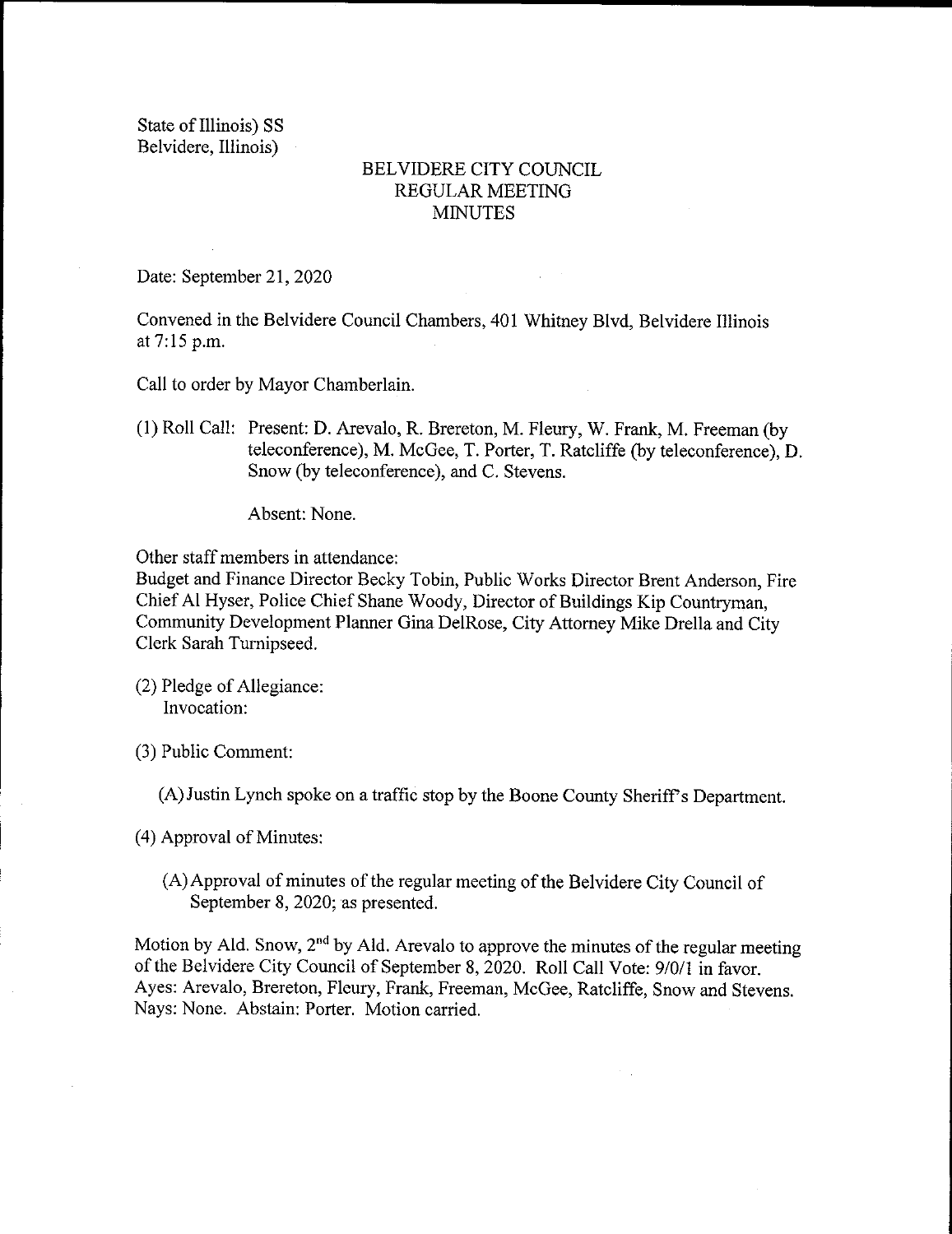5) Public Hearing: None.

6) Special Messages and Proclamations:

A) Report of Growth Dimensions by Executive Director Pam Lopez-Fettes.

7) Approval of Expenditures: General & Special Fund Expenditures: \$ 3, 310,017.22 Water & Sewer Fund Expenditures: \$ 507,451.83

Motion by Ald. Arevalo,  $2<sup>nd</sup>$  by Ald. Porter to approve the General & Special Fund Expenditures in the amount of \$3,310,017.22. Roll Call Vote: 10/0 in favor. Ayes: Brereton, Fleury, Frank, Freeman, McGee, Porter, Ratcliffe, Snow, Stevens and Arevalo. Nays: None. Motion carried.

Motion by Ald. Snow,  $2^{nd}$  by Ald. Porter to approve the Water & Sewer Fund Expenditures in the amount of \$507, 451.83. Roll Call Vote: 10/0 in favor. Ayes: Fleury, Frank, Freeman, McGee, Porter, Ratcliffe, Snow, Stevens, Arevalo and Brereton. Nays: None. Motion carried.

8) Committee Reports and Minutes of City Officers:

- A) Monthly Report of Belvidere Police Department Overtime for August 2020.
- B) Monthly Report of Belvidere Fire Department Overtime for August 2020.
- C) Monthly Report of Community Development Department/ Planning Department for August 2020.
- D) Monthly Report of Building Department Revenues, Residential Building Permits and Case Reports for August 2020.
- E) Monthly General Fund Report for August 2020.
- (F) Monthly Water/Sewer Fund Report August 2020.
- G) Monthly Financial Report for August 2020.
- H) Monthly CD Investments for August 2020.

Let the record show these reports were placed on file.

I) Budget Update Report.

Budget and Finance Director Becky Tobin Presented Budget Update Report.

J) Minutes of Committee of the Whole— Building, Planning and Zoning and Public Works of September 14, 2020.

Motion by Ald. Porter,  $2<sup>nd</sup>$  by Ald. Arevalo to approve the minutes of Committee of the Whole— Building, Planning and Zoning and Public Works of September 14, 2020. Roll Call Vote: 10/0 in favor. Ayes: Frank, Freeman, McGee, Porter, Ratcliffe, Snow, Stevens, Arevalo, Brereton and Fleury. Nays: None. Motion carried.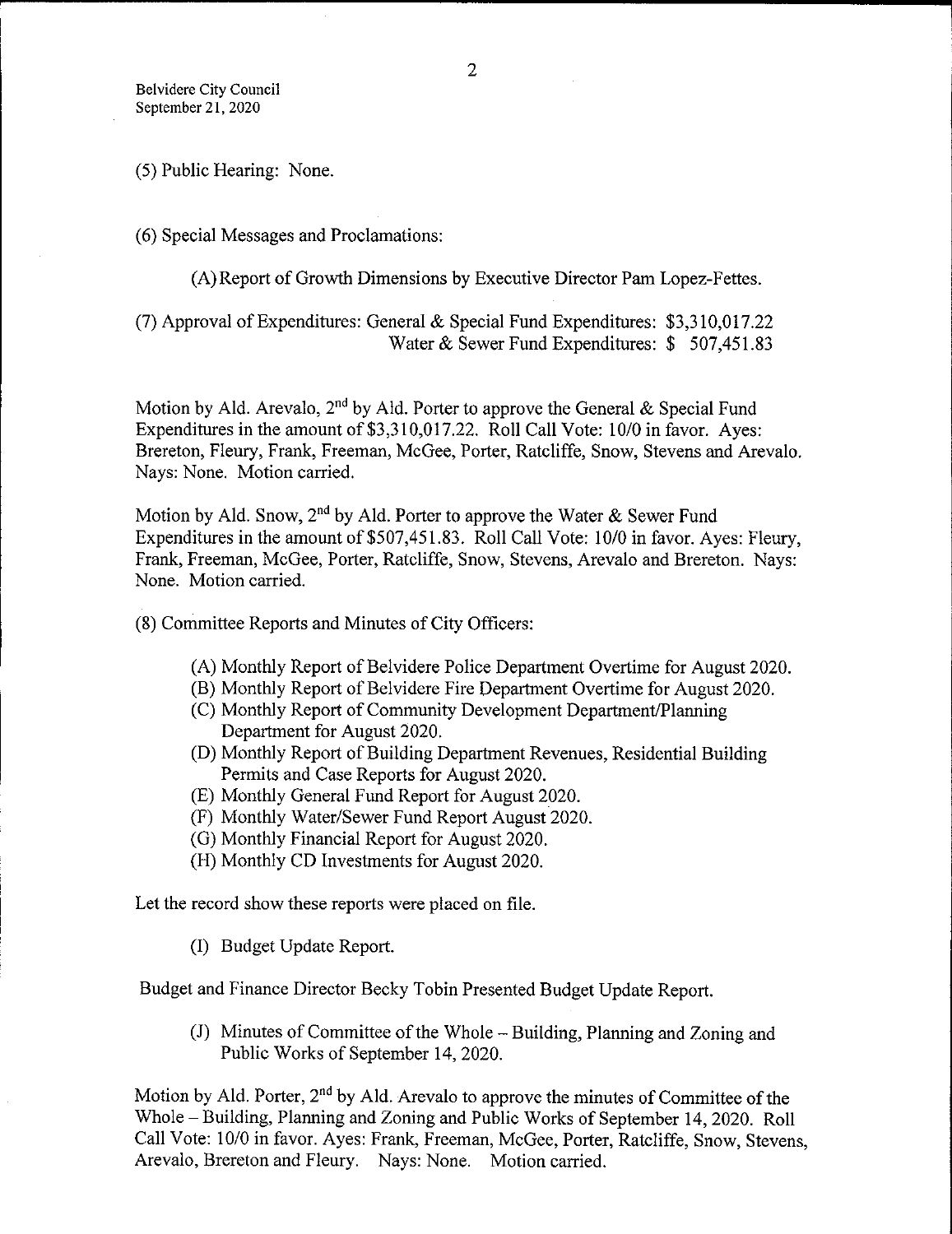- 9) Unfinished Business:
	- (A) Ord. #492H  $2<sup>nd</sup>$  Reading: An Ordinance Authorizing the Sale of a Municipal<br>Parking Lot. (Former Manley lot) Tabled August 3, 2020. Parking Lot. (Former Manley lot)

City Attorney Mike Drella gave an update on Sale of Municipal Parking Lot.

10) New Business:

 $(A)$  Ordinance #505H – 1 st Reading: An Ordinance Authorizing the Acquisition of Property for the Logan Avenue Right of Way Expansion.

Let the record show that Ordinance #505H was placed on file for first reading.

 $(B)$  Resolution #2020-2020 – A Resolution Approving the Bylaws of the Rock River Watershed Group.

Motion by Ald. Arevalo,  $2<sup>nd</sup>$  by Ald. Fleury to adopt Resolution #2020-2020. Discussion took place. Roll Call Vote: 10/0 in favor. Ayes: Freeman, McGee, Porter, Ratcliffe, Snow, Stevens, Arevalo, Brereton, Fleury and Frank. Nays: None. Motion carried.

 $(C)$  Resolution #2021-2020 – A Resolution in Support of a Pedestrian and Bike Path Connection Between the City of Belvidere and the Village of Poplar Grove.

Motion by Ald. Porter,  $2<sup>nd</sup>$  by Ald. Fleury to adopt Resolution #2021-2020. Discussion took place. Roll Call Vote: 10/0 in favor. Ayes: McGee, Porter, Ratcliffe, Snow, Stevens, Arevalo, Brereton, Fleury, Frank and Freeman. Nays: None. Motion carried.

Motions forwarded from Committee of the Whole— Building, Planning and Zoning and Public Works of September 14, 2020.

- A) Motion to approve the recommendations by the Historic Preservation Commission for the Downtown Fapade Grant Improvements in an amount not-to-exceed \$17,652.00. Roll Call Vote: 10/0 in favor. Ayes: Porter, Ratcliffe, Snow, Stevens, Arevalo, Brereton, Fleury, Frank, Freeman and McGee. Nays: None. Motion carried.
- (B) Motion to approve the engineering services work order from Baxter  $\&$ Woodman, in an amount not-to-exceed \$9,900.00, to complete the WWTP Fiscal Sustainability Plan. This work will be paid for from the Sewer Department Line Item # 61- 5- 820- 6190. Roll Call Vote: 10/0 in favor. Ayes: Ratcliffe, Snow, Stevens, Arevalo, Brereton, Fleury, Frank, Freeman, McGee and Porter. Nays: None. Motion carried.